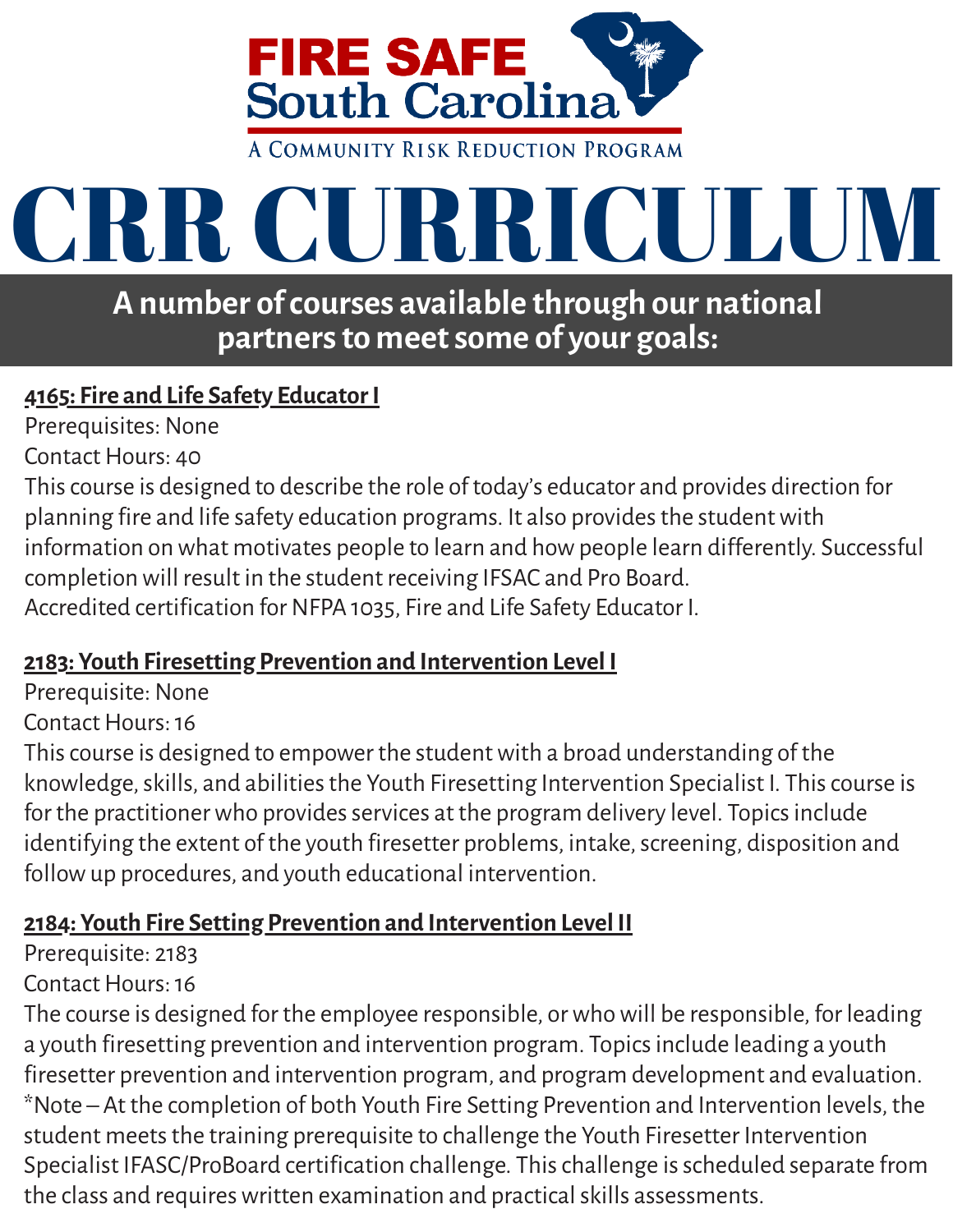### **5241: Fire and Life Safety EducatorQuarterly Training**

Prerequisite: None

Contact Hours: 6

This course is designed to address the job performance requirements outlined in NFPA 1035 (Fire and Life Safety Educator). In addition to providing continuing education for fire and life safety educators, updates on state programs will be given and there will be an opportunity for professional networking. This class is also appropriate for public educators who work with emergency medical service and law enforcement agencies. Class topics will be different each quarter. For more information, contact [crr@llr.sc.gov.](mailto:crr@llr.sc.gov)

### **5246: Introduction to NFIRS 5.0**

Prerequisite: None

Contact Hours: 16

This course is designed to introduce the student to the use of standardized forms to achieve uniformity in hisincident and activity reporting. This program is used specifically to support local fire service organizations, and assist them in providing data to management and decision makers, as well as to their state uniform fire reporting system. At a local level, NFIRS data can be used to:

- \* Describe a community'sfire problem
- \* Support budget requests
- \*Improve decision making for allocation of resources
- \* Assist in planning for future fire protection
- \* Help identify opportunities for scheduling non-emergency activities
- \* Evaluate code enforcement programs
- \* Identify target audiences for public fire education programs

# ONLINE COURSES

# **1412-CarbonMonoxide Awareness(CO)Use enrollment key 17CO#Aware**

Carbon Monoxide Awarenessis an interactive online course brought to you by SC State Fire aswell asthe Jeffrey Lee Williams Foundation. Thistwo module course is designed to create awareness over the necessity for carbon monoxide alarms as well as what can cause carbon monoxide to emit within our homes. For First Responders, this course demonstrates the soft skills and basic knowledge needed to diagnose and contain a carbon monoxide incident at a residence.